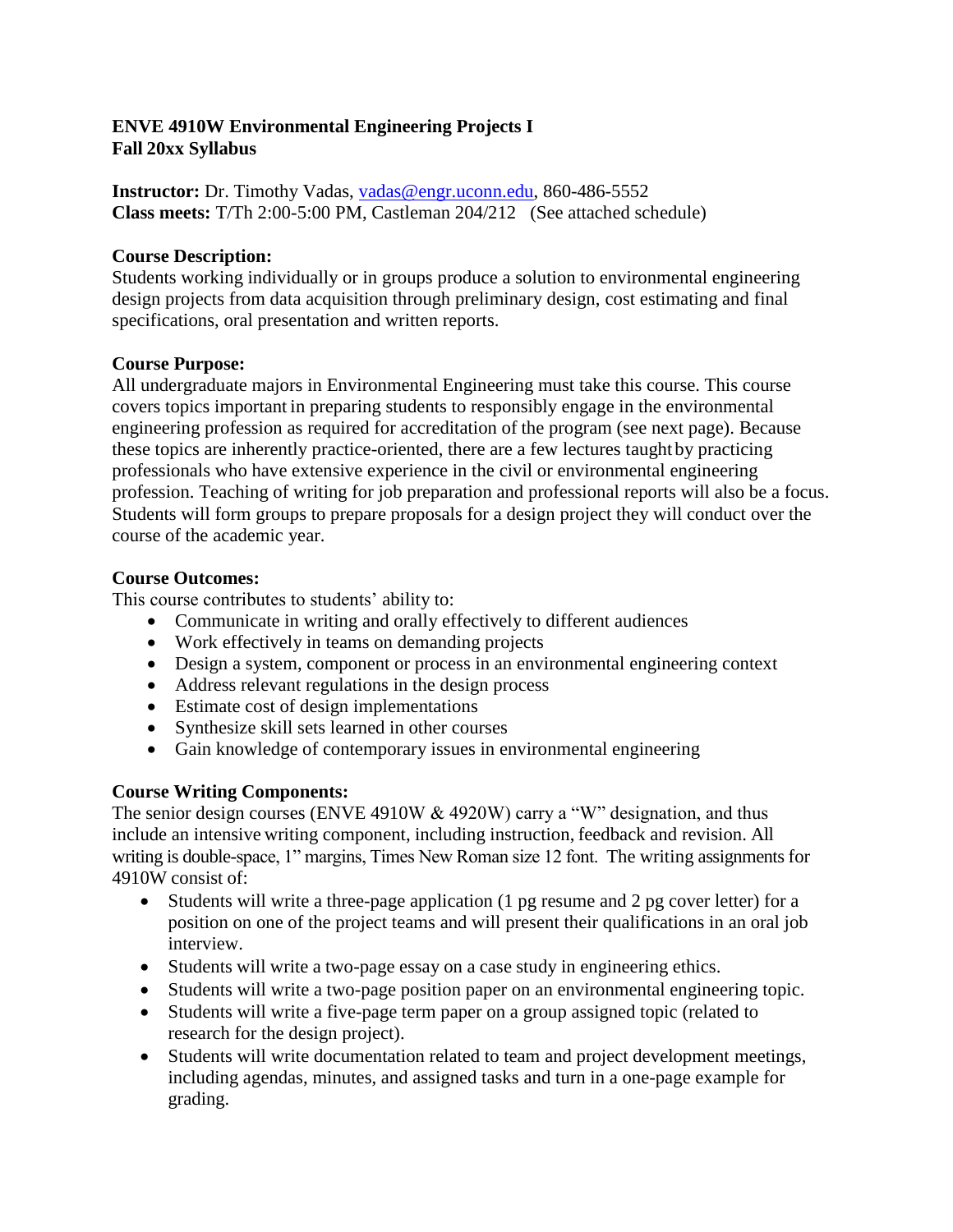Groups will write a proposal for a design project that will be implemented in the subsequentsemester (10 pages max). Each student will write a minimum of two pages of the proposal; eachstudent's contribution must be clearly indicated.

These assignments address different aspects of writing you will encounter in your working life including the use of different types of writing (technical or persuasive), addressing different audiences (peers, public, regulators, future employers), and overall the ability to effectively analyze and convey data and design decisions in writing. Writing feedback will be provided by the instructor, your peers and your project advisors in order to revise and improve your writing. Due dates for assignments are indicated on the schedule below.

Each student must pass the writing component in order to pass the course.

| <b>Grading:</b>     |  |
|---------------------|--|
| $\alpha$ $\alpha$ . |  |

| <b>Course Component</b> |     |
|-------------------------|-----|
| Job application         | 10% |
| Ethics essay            | 10% |
| Position paper          | 10% |
| Project documentation   | 10% |
| Term paper              | 20% |
| Oral Proposal*          | 10% |
| Written Proposal*       | 30% |

Other grade considerations: Attendance at Tuesday classes/seminars/presentations is required. Deductions in grade will be made if there are more than two unexcused absences \* Individual grades within a group can vary

# **Accreditation:**

As the senior design course for Environmental Engineering, this course addresses many of the Accreditation Board for Engineering and Technology (ABET) criteria:

# **PROGRAM EDUCATIONAL OBJECTIVES (PEO's)**

*These are expected accomplishments of graduates during the first few years after graduation.*

#### **The Environmental Engineering undergraduate program educational objectives are to prepare alumni/ae with the knowledge and skills neededto**:

- contribute actively to the practice and profession of engineering in the public and/or private sectors in the technical area of environmental engineering;
- follow the path that leads towards becoming licensed professional engineers, assessing the impact of human activities on the environment, designing and constructing solutions to minimize and mitigate such impacts, and tending to the natural environment as our life support system;
- practice lifelong learning through post-graduate and professional education.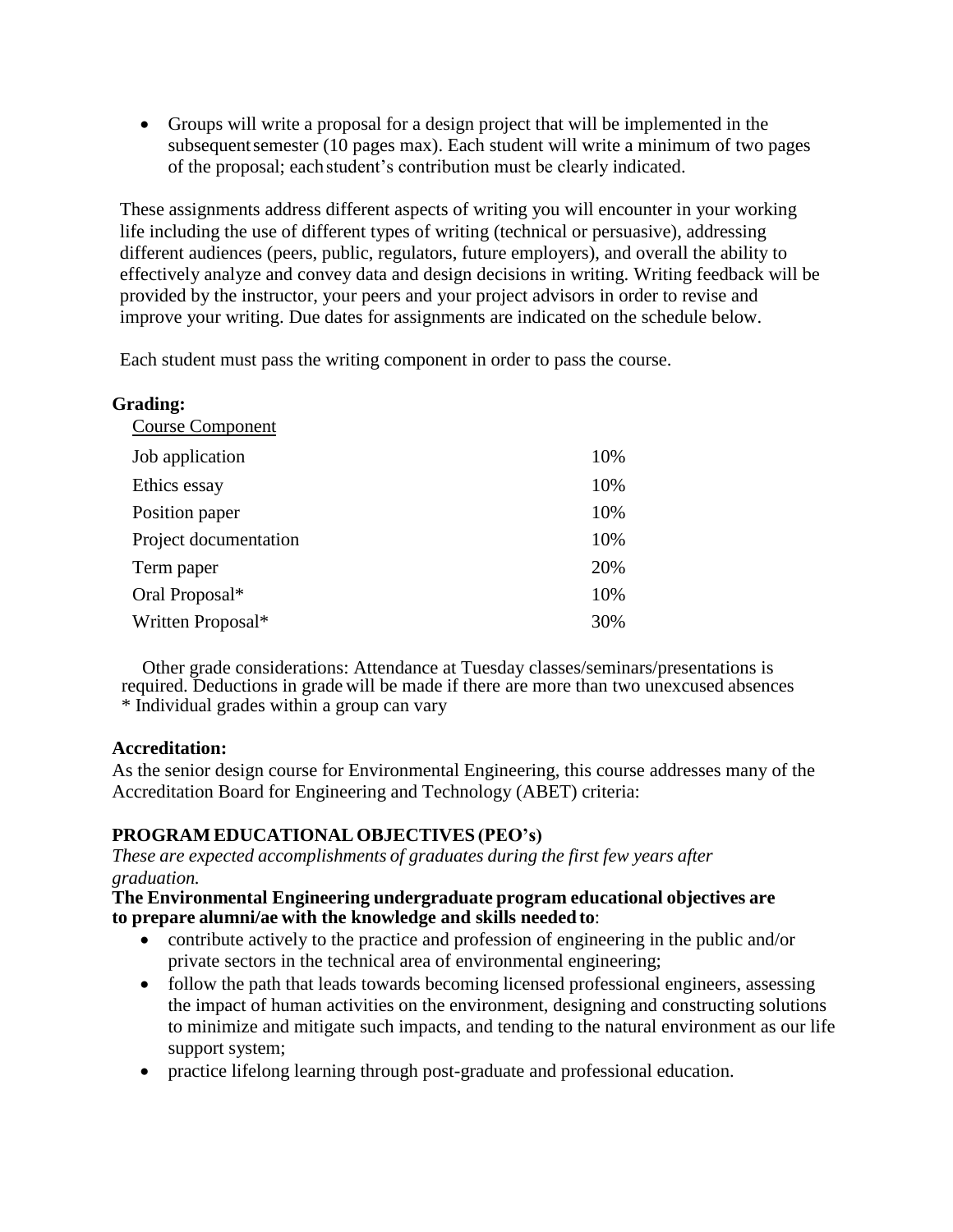# **STUDENT OUTCOMES**

*This is what students are expected to know and be able to do by the time of graduation*

a.) an ability to **apply knowledge of mathematics, science, and engineering**

b.) an ability to **design and conduct experiments**, as well as to **analyze and interpret data**

c.) an ability to **design a system, component, or process** to meet desired needs within realistic constraints such as economic, environmental, social, political, ethical, health and safety, manufacturability, and sustainability

d.) an ability to **function on multi-disciplinary teams**

e.) an ability to **identify, formulate, and solve engineeringproblems**

f.) an understanding of professional and ethical responsibility

g.) an ability to communicateeffectively

h.) the broad education necessary to understand the impact of engineering solutions in a **global,**

# **economic, environmental, and societal context**

i.) a recognition of the need for, and an ability to **engage in life-long learning**

j.) a knowledge of **contemporary issues**

k.) an ability to use the **techniques, skills, and modern engineering tools** necessary for engineering practice.